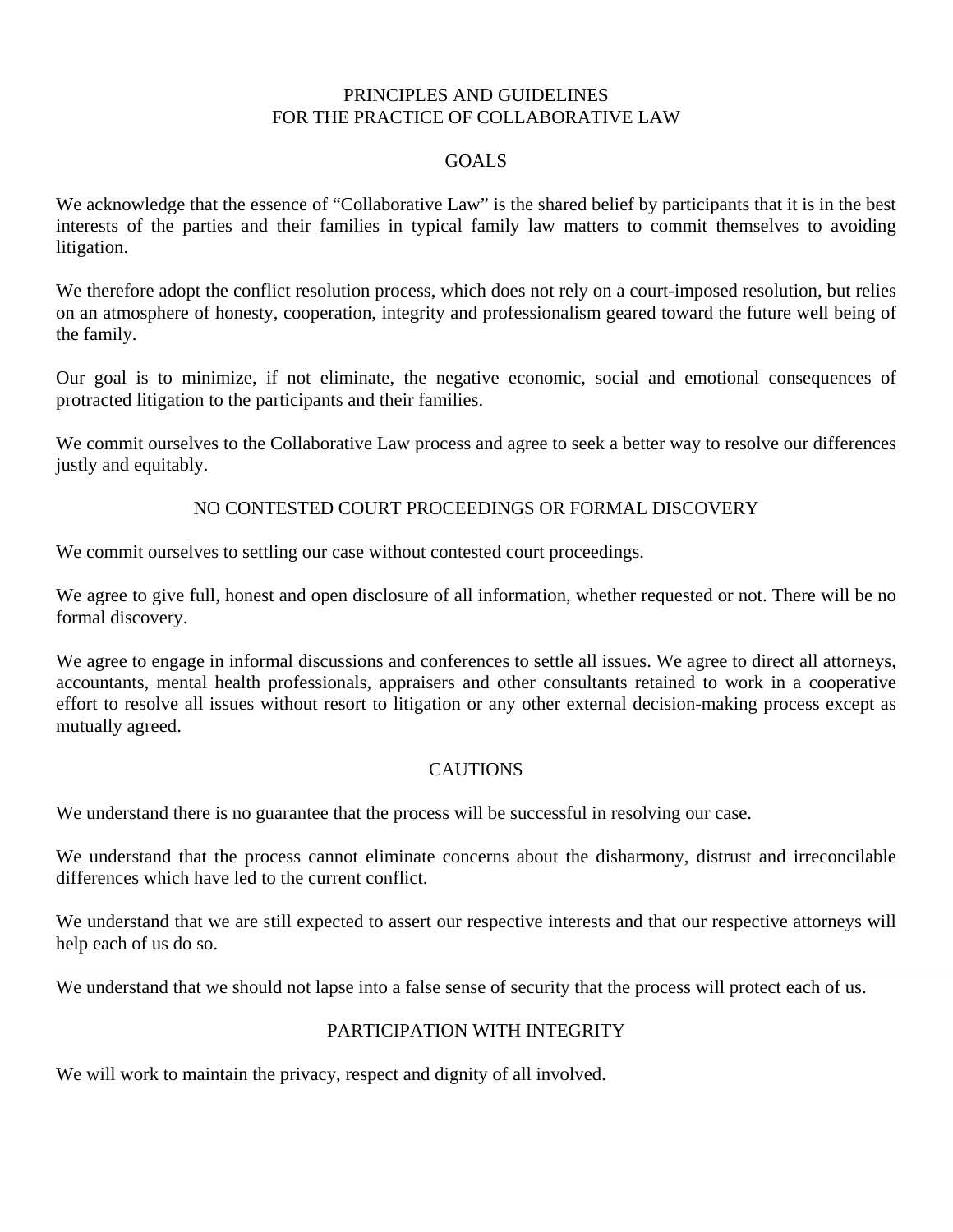We shall maintain a high standard of integrity and specifically shall not take advantage of each other or of the miscalculations or inadvertent mistakes of others, but shall identify such mistakes when discovered.

#### EXPERTS

If experts are needed, we will retain them jointly unless all parties and their attorneys otherwise agree in writing.

In the event that the Collaborative law process terminates, all experts will be disqualified as witnesses and their work product will be inadmissible as evidence unless the parties agree otherwise in writing.

### CHILDREN'S ISSUES

In resolving issues about the enjoyment of and responsibility for our children, the parties and attorneys shall make every effort to reach amicable solutions that promote the best interests of the children.

We agree to act quickly to mediate and resolve differences related to the children to promote a caring and involved relationship between the children and both parents.

## NEGOTIATION IN GOOD FAITH

We acknowledge that each of our attorneys is independent from other attorneys in the Collaborative Law Council, and represents only one party in our collaborative marital dissolution process.

We understand that the process, even with full and honest disclosure, will involve vigorous good faith negotiation.

Each of us will be expected to take a reasonable position in all disputes. Where such positions differ, each of us will be encouraged to use our best efforts to create proposals that meet the fundamental needs of both parties and if necessary to compromise to reach a settlement of all issues.

Although each of us may discuss the likely outcome of a litigated result, none of us will use threats of litigation as a way of forcing settlement

# ABUSE OF THE COLLABORATIVE PROCESS

The parties understand that both Collaborative Law attorneys shall withdraw from a case as soon as possible upon learning that either client has intentionally withheld or misrepresented information or otherwise acted so as to undermine or take unfair advantage of the Collaborative Law process. Examples of such violations of the process are: the secret disposition of assets, liabilities or income, failing to disclose the existence or true nature of assets and/or obligations, failure to participate in the spirit of the collaborative process, abusing the minor children of the parties, or planning to flee the jurisdiction of the court with the children.

### DISQUALIFICATION BY COURT INTERVENTION

We understand that our attorneys' representation is limited to the Collaborative Law process and that neither of our attorneys can ever represent us in court in a contested proceeding against the other spouse.